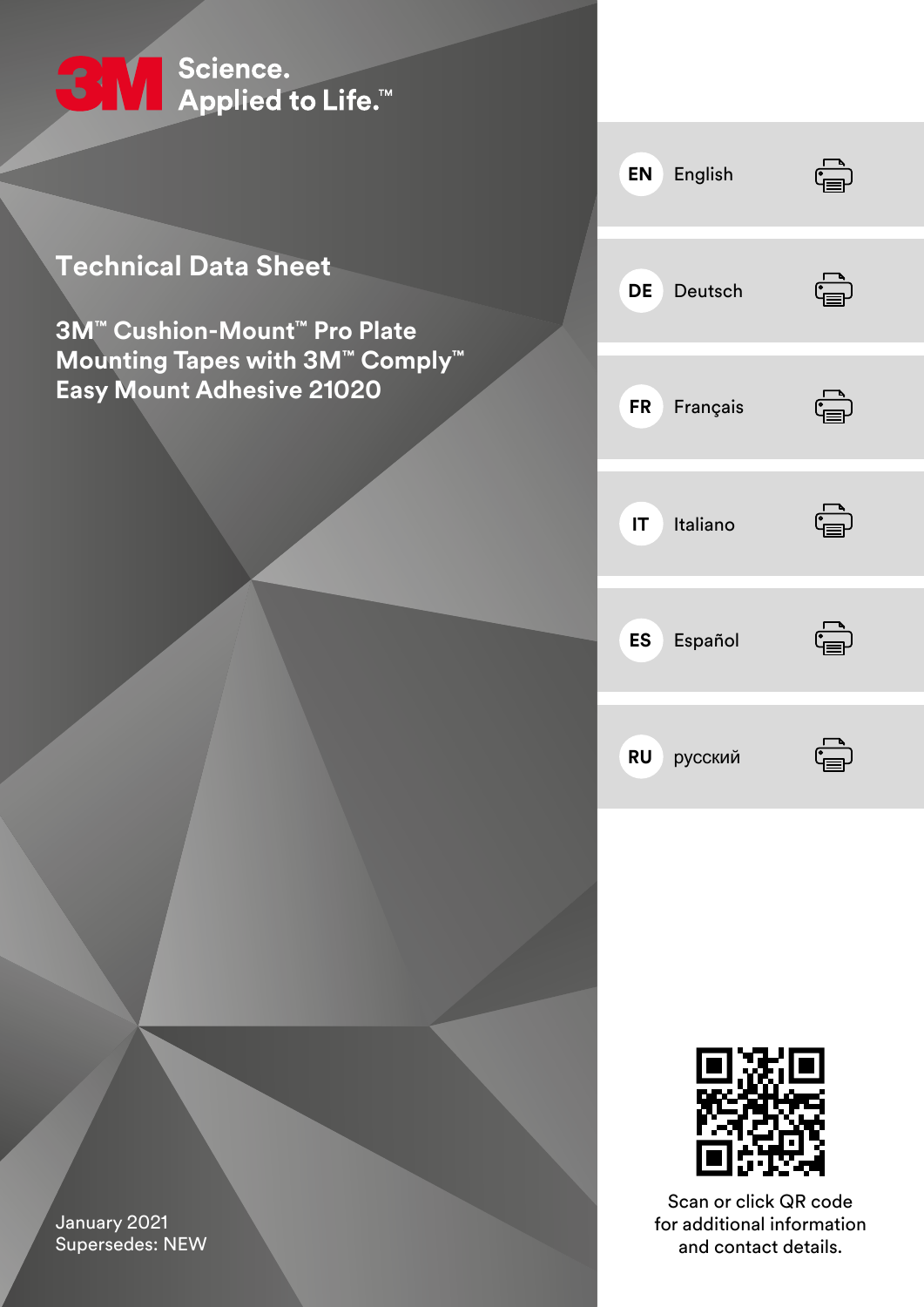

# **™ Mounting Tapes with 3M™ Comply 3M™ Cushion-Mount™ Pro Plate Easy Mount Adhesive 21020**



# **Product Description**

3M™ Cushion-Mount™ Pro Plate Mounting Tapes with Easy Mount Adhesive are designed for mounting flexographic print plates to cylinders or sleeves. This family of foam mounting tapes provides good print quality for process, combination, and solid printing. This product is designed to provide easy and clean removal of printing plates across a wide range of printing applications in combination with resistance to plate lifting.

#### **Key Features**

- Standard white foam designed for printing of combination of solids and tone reproduction where solids and process are equally important.
- Consistent calliper control allows the printer to use multiple foam densities on a print job to optimize print quality.
- Use of the 3M proprietary Easy Mount liner, creating micro-channels in both adhesive surfaces. The crosshatched pattern creates a continuous and permanent network of micro-channels in the adhesive, allowing air to escape from between the tape and cylinder/sleeve and between the tape and plate.
- The adhesive on the linered side (plate side) of the tape is designed for mounting of photopolymer plates, reliable holding power on-press and clean plate removal when demounting.
- The adhesive on the non-linered side (cylinder side) of the tape is designed for mounting to flexographic printing cylinders or sleeves, providing easy application at mounting and clean removability when demounting.



# **Physical Properties**

| <b>Property</b>                                   | <b>Values</b>                                                                                 |
|---------------------------------------------------|-----------------------------------------------------------------------------------------------|
| <b>Tape Thickness</b>                             | 0.559 mm                                                                                      |
| <b>Application Thickness</b>                      | 0.508 mm                                                                                      |
| <b>Film Thickness</b>                             | $0.114$ mm                                                                                    |
| Lot to Lot Tolerance                              | $± 0.038$ mm                                                                                  |
| <b>Typical Application Area Caliper Variation</b> | $± 0.01$ mm                                                                                   |
| Adhesive                                          | <b>Differential Acrylate</b>                                                                  |
| <b>Adhesive Carrier</b>                           | <b>Standard White Foam</b>                                                                    |
| Density (ASTM D3574) (Foam with Adhesive)         | 450 kg/ $m3$                                                                                  |
| Type of Printing                                  | Combination of solids and tone reproduction<br>where solids and process are equally important |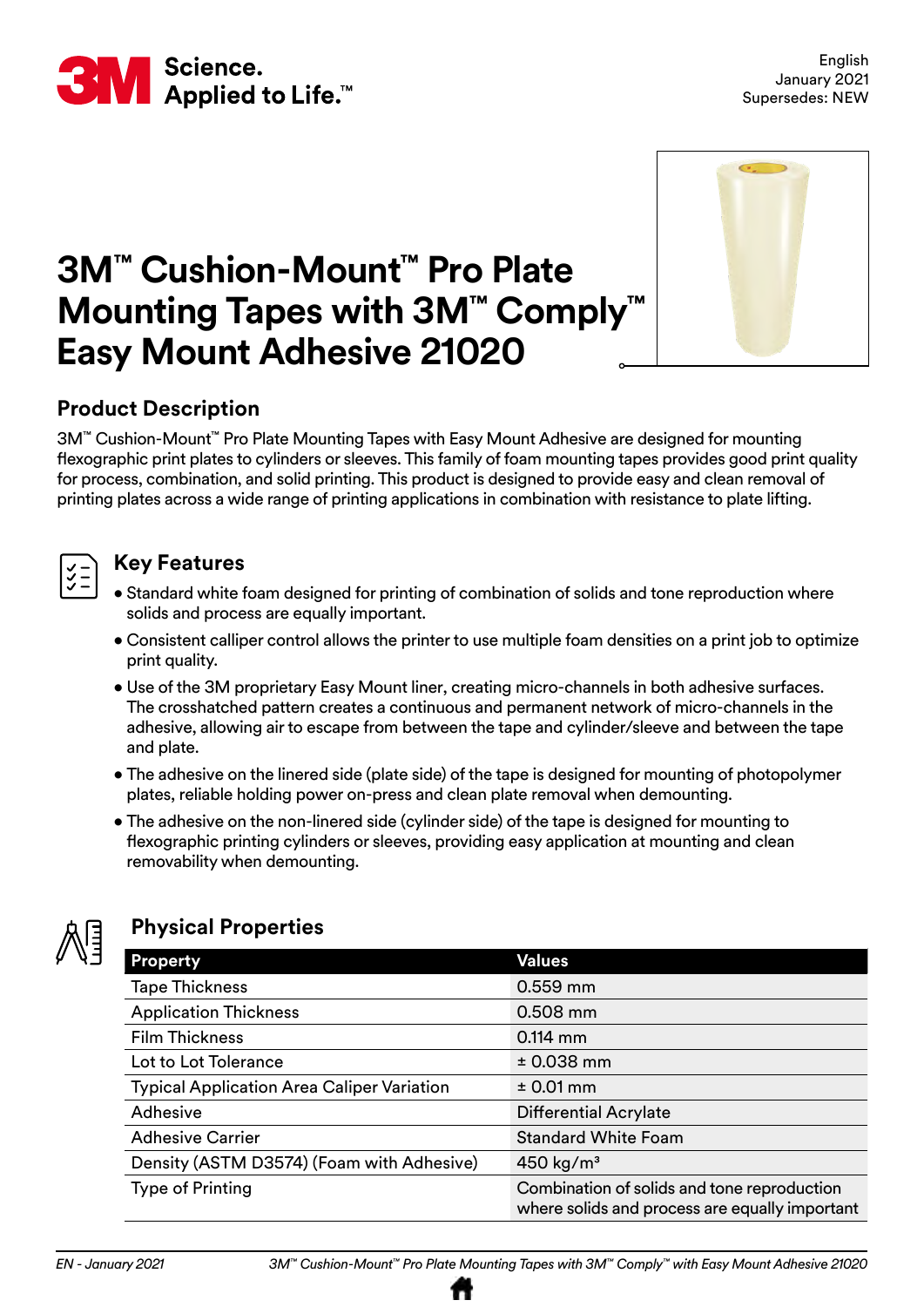

#### **Performance Characteristics**

| <b>Property</b>                                                                     | Values      |
|-------------------------------------------------------------------------------------|-------------|
| 90° Peel Adhesion to Stainless Steel<br>(acc. to ASTM D3330 modified; non-linered)  | $3.2$ N/cm  |
| 90° Peel Adhesion to Composite Sleeve<br>(acc. to ASTM D3330 modified; non-linered) | $6$ N/cm    |
| 90° Peel Adhesion to Urethane - A<br>(acc. to ASTM D3330 modified; non-linered)     | $2.75$ N/cm |
| 90° Peel Adhesion to Urethane - B<br>(acc. to ASTM D3330 modified; non-linered)     | $3.2$ N/cm  |
| 90° Peel Adhesion to Photopolymer<br>(acc. to ASTM D3330 modified; linered)         | $1.6$ N/cm  |



# **Storage and Shelf Life**

Store at **16 °C – 27 °C** and **40-60 %** relative humidity in its original carton. The product can be stored up to 24 months after production.

### **For additional information**

To request additional product information or to arrange for sales assistance, please click or scan the QR code below.

#### **Important notice**

All statements, technical information and recommendations contained in this document are based upon tests or experience that 3M believes are reliable. However, many factors beyond 3M's control can affect the use and performance of a 3M product in a particular application, including the conditions under which the product is used and the time and environmental conditions in which the product is expected to perform. Since these factors are uniquely within the user's knowledge and control, it is essential that the user evaluate the 3M product to determine whether it is fit for a particular purpose and suitable for the user's method or application. All questions of liability relating to this product are governed by the terms of the sale subject, where applicable, to the prevailing law.

Values presented have been determined by standard test methods and are average values not to be used for specification purposes. Our recommendations on the use of our products are based on tests believed to be reliable but we would ask that you conduct your own tests to determine their suitability for your applications. This is because 3M cannot accept any responsibility or liability direct or consequential for loss or damage caused as a result of our recommendations



Scan or click QR code for additional information and contact details.

3M, Comply and Cushion-Mount are trademarks of the 3M company. © 3M 2021. All Rights Reserved.

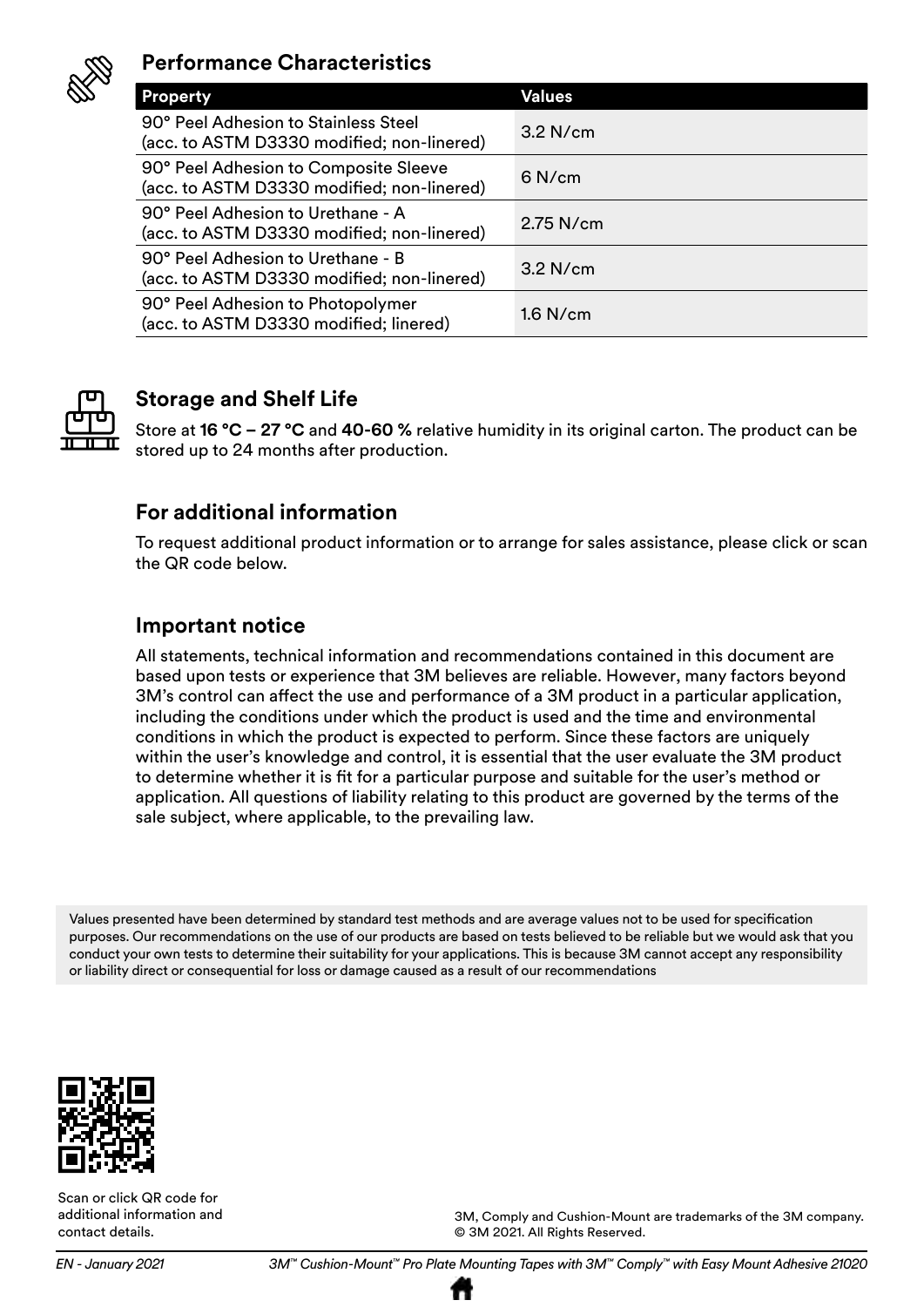

# **3M™ Cushion-Mount™ Klischeeklebebänder der Pro-Serie mit 3M™ Comply™ montagefreundlichem Klebstoff 21020**



#### **Produktbeschreibung**

3M™ Cushion-Mount™ Pro Klischeeklebebänder mit montagefreundlichem Klebstoff dienen zum Anbringen von Flexodruckplatten auf Zylindern oder Sleeves (Hülsen). Diese Produktfamilie von Schaumstoff-Montageklebebändern gewährleistet eine gute Druckqualität beim Vierfarb-, Kombinations- und Volltondruck. Dieses Produkt wurde entwickelt, um ein einfaches und sauberes Abnehmen der Druckplatten bei einer Vielzahl von Druckanwendungen zu ermöglichen und dabei sicherzustellen, dass sich die Klischees nicht ablösen.

#### **Hauptmerkmale**

- Weißer Standardschaumstoff, der zum Drucken einer Kombination aus Volltonflächen und Tonwertwiedergabe ausgelegt ist, wenn Volltonflächen und Vierfarbdruck gleichermaßen wichtig sind.
- Minimale Dickentoleranzen ermöglichen dem Drucker den Einsatz mehrerer Schaumdichten bei einem Druckauftrag zur Optimierung der Druckqualität.
- Die Verwendung der patentierten 3M Easy Mount Schutzfolie sorgt für die Erzeugung von Mikrokanälen auf beiden Klebstoffseiten. Durch das rautenförmige Gittermuster entsteht ein durchgehendes und bleibendes Netz aus Mikrokanälen im Klebstofffilm, das Luft zwischen dem Klebeband und dem Zylinder/Sleeve sowie zwischen Klebeband und Klischee entweichen lässt.
- Der Klebstoff auf der (zum Klischee gerichteten) Seite mit Schutzfolie wurde speziell zum Anbringen von Photopolymerplatten entwickelt. Er bietet eine zuverlässige Haftkraft während des Druckvorgangs und ermöglicht im Anschluss das problemlose Abnehmen des Klischees.
- Der Klebstoff auf der (zum Zylinder gerichteten) Seite ohne Schutzfolie wurde speziell für Druckzylinder oder Sleeves entwickelt. Er sorgt dafür, dass sich das Klischee leicht anbringen und anschließend sauber abnehmen lässt.



#### **Physikalische Eigenschaften**

| Property                                                | <b>Values</b>                                                                                                                |
|---------------------------------------------------------|------------------------------------------------------------------------------------------------------------------------------|
| Klebebanddicke                                          | 0.559 mm                                                                                                                     |
| Anwendungsdicke                                         | $0.508$ mm                                                                                                                   |
| Foliendicke                                             | $0.114$ mm                                                                                                                   |
| Chargen-zu-Chargen-Toleranz                             | $± 0.038$ mm                                                                                                                 |
| Schwankung der Dicke bei typischem<br>Anwendungsbereich | $± 0.01$ mm                                                                                                                  |
| Klebstoff                                               | Verschiedene Acrylatklebstoffe auf beiden Seiten                                                                             |
| Klebstoffträger                                         | Weißer Standardschaumstoff                                                                                                   |
| Dichte<br>(ASTM D3574) (Schaumstoff mit Klebstoff)      | 450 kg/ $m3$                                                                                                                 |
| <b>Druckart</b>                                         | Kombination aus Volltonflächen und<br>Tonwertwiedergabe, wenn Volltonflächen und<br>Vierfarbdruck gleichermaßen wichtig sind |

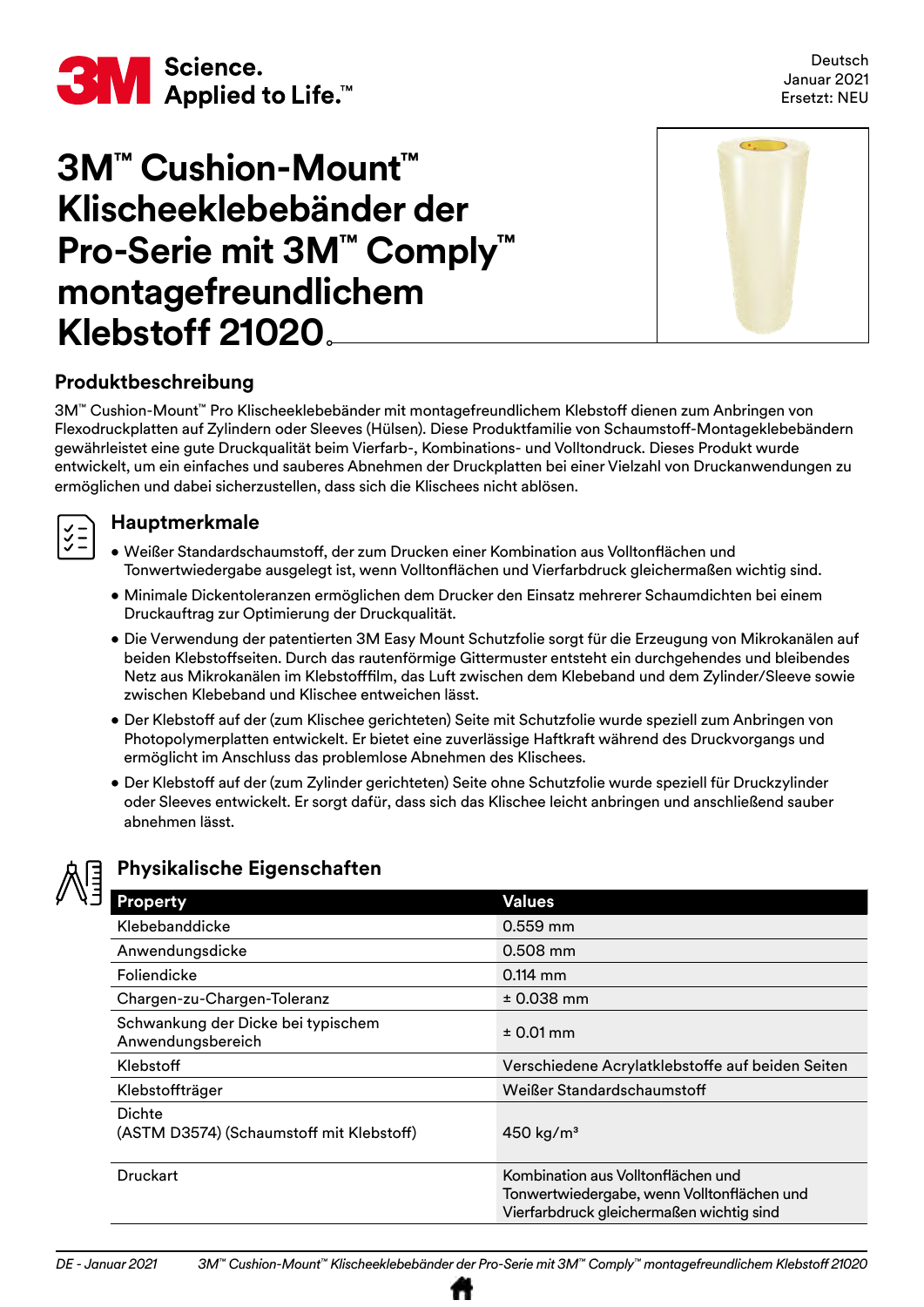

# **Leistungsmerkmale**

| <b>Property</b>                                                                                          | <b>Values</b> |
|----------------------------------------------------------------------------------------------------------|---------------|
| 90° Schälfestigkeit auf Edelstahl<br>(entsprechend modifiziertem ASTM D3330, ohne Schutzfolie)           | $3.2$ N/cm    |
| 90° Schälfestigkeit auf Verbundstoff-Sleeve (entsprechend modifiziertem<br>ASTM D3330, ohne Schutzfolie) | $6$ N/cm      |
| 90° Schälfestigkeit auf Urethan - A (entsprechend modifiziertem ASTM<br>D3330, ohne Schutzfolie)         | 2.75 N/cm     |
| 90° Schälfestigkeit auf Urethan - B (entsprechend modifiziertem ASTM<br>D3330, ohne Schutzfolie)         | $3.2$ N/cm    |
| 90° Schälfestigkeit auf Photopolymer (entsprechend modifiziertem ASTM<br>D3330, mit Schutzfolie)         | $1.6$ N/cm    |



# **Lagerung und Lagerdauer**

In der Originalverpackung bei **16 °C–27 °C** und **40–60 %** relativer Luftfeuchtigkeit lagern. Das Produkt kann bis zu 24 Monate nach der Produktion gelagert werden.

### **Weitere Informationen**

Um weitere Produktinformationen oder Unterstützung beim Vertrieb anzufordern, scannen oder klicken Sie den QR-Code.

# **Wichtiger Hinweis**

Alle Angaben, technischen Daten und Empfehlungen in diesem Dokument basieren auf Tests oder Erfahrungswerten, die 3M für zuverlässig erachtet. Auch können der Gebrauch und die Leistungseigenschaften eines 3M Produkts in einer bestimmten Anwendung von zahlreichen Faktoren beeinflusst werden, auf die 3M keinen Einfluss hat, wie etwa auf die Bedingungen beim Gebrauch sowie zu welcher Zeit und unter welchen Umständen die Leistung des Produkts abgerufen wird. Da diese Faktoren nur der Verwender kennt und diese steuern kann, hat dieser stets selbst zu prüfen und zu entscheiden, ob das 3M Produkt für einen bestimmten Zweck und für sein Verfahren oder seine Anwendung geeignet ist. Alle Angelegenheiten bezüglich der Haftung für dieses Produkt sind von den jeweiligen kaufvertraglichen Regelungen bestimmt, sofern nicht gesetzliche Vorschriften etwas anderes vorsehen.

Die dargestellten Werte wurden mit Standard-Testmethoden ermittelt und sind Durchschnittswerte, die nicht für Spezifikationszwecke verwendet werden dürfen. Unsere Empfehlungen zur Verwendung unserer Produkte basieren auf Tests, die als zuverlässig gelten, aber wir möchten Sie bitten, Ihre eigenen Tests durchzuführen, um ihre Eignung für Ihre Anwendungen festzustellen. Der Grund dafür ist, dass 3M keine Verantwortung oder Haftung für Verluste oder Schäden übernehmen kann, die direkt oder als Folge unserer Empfehlungen entstehen.



Für weiterführende Informationen und Kontaktdaten scannen oder klicken Sie auf den QR-Code.

3M, Comply and Cushion-Mount sind eingetragene Handelsmarken der 3M Company. © 3M 2021. Alle Rechte vorbehalten.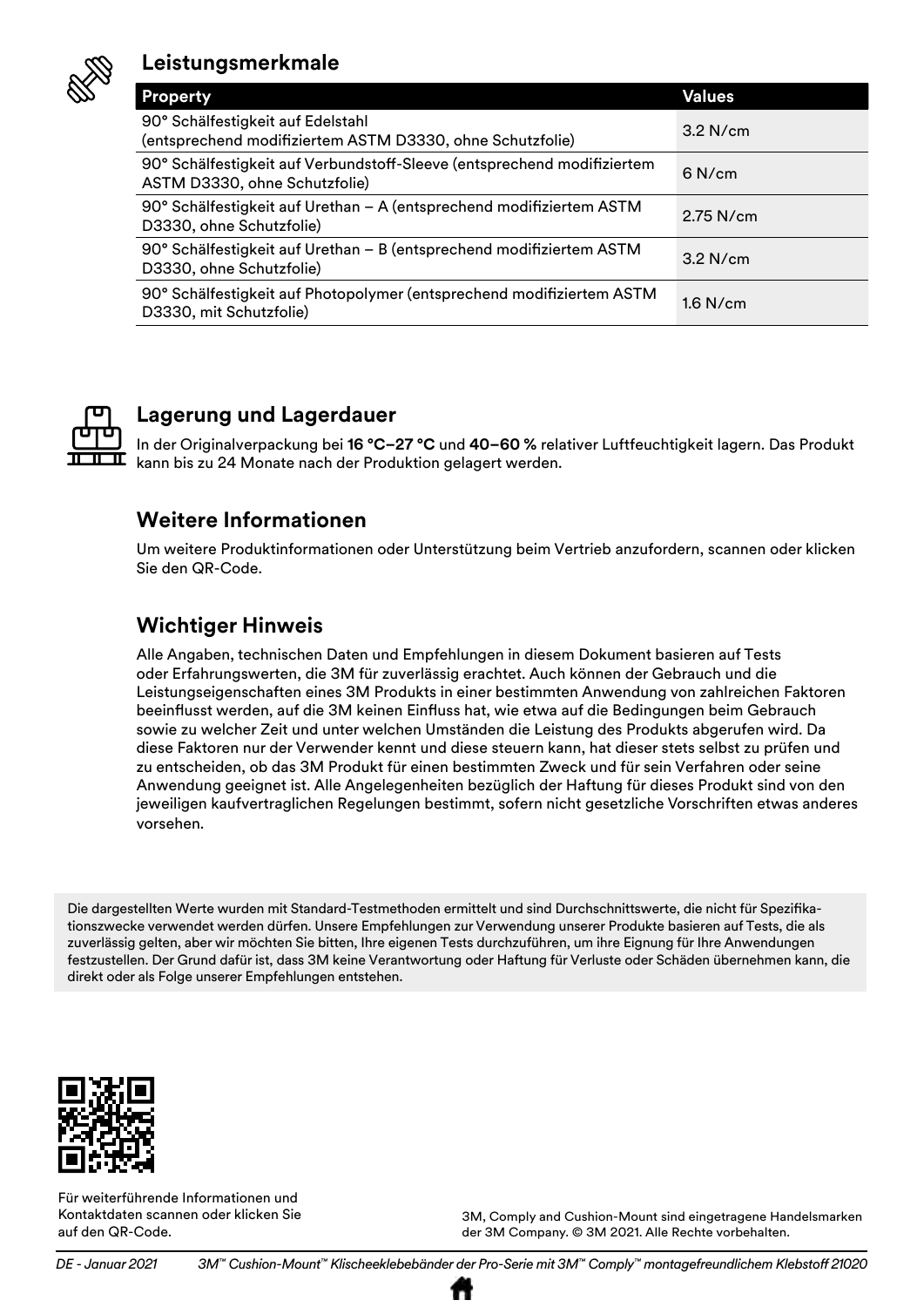

# **Ruban d'assemblage de plaque 3M™ Cushion-Mount™ Pro avec adhésif de montage aisé 3M™ Comply™ 21020**



# **Description du produit**

Les rubans d'assemblage de plaque Cushion-Mount™ Pro 3M™ avec adhésif de montage aisé sont conçus pour le montage des plaques d'impression flexographique sur des cylindres ou des manchons. Cette famille de rubans d'assemblage en mousse offre une bonne qualité pour l'impression de procédés, de combinaisons et de matière sèche. Ce produit est conçu pour permettre un retrait facile et propre des plaques d'impression dans une large gamme d'applications d'impression et offre une résistance au décollement des plaques.

### **Principales caractéristiques**

- Mousse blanche standard conçue pour l'impression d'une combinaison de matière sèche et de dégradés, où la matière sèche et le procédé sont tout aussi importants.
- Le contrôle constant de l'épaisseur permet à la machine d'impression d'utiliser plusieurs densités de mousse sur un même travail d'impression afin d'optimiser la qualité d'impression.
- Utilise le protecteur de ruban exclusif de 3M qui crée des micro-canaux sur les deux faces de l'adhésif. Le motif hachuré crée un réseau continu et permanent de microcanaux dans l'adhésif, ce qui permet à l'air de s'échapper entre le ruban et le cylindre/manchon et entre le ruban et le cliché.
- L'adhésif côté protecteur (côté cliché) du ruban est conçu pour le montage des clichés photopolymère, offre une force de maintien fiable et se retire proprement du cliché lors du démontage.
- Du côté non protégé (côté cylindre) du ruban, l'adhésif est conçu pour être monté sur les cylindres ou les manchons d'impression flexographique, permettant une application facile au montage et un enlèvement propre lors du démontage.



 $rac{1}{2}$ 

# **Propriétés physiques**

| Property                                                            | <b>Values</b>                                                                          |
|---------------------------------------------------------------------|----------------------------------------------------------------------------------------|
| Épaisseur du ruban                                                  | 0.559 mm                                                                               |
| Épaisseur d'application                                             | 0.508 mm                                                                               |
| Épaisseur du film                                                   | $0.114$ mm                                                                             |
| Tolérance lot à lot                                                 | $± 0.038$ mm                                                                           |
| Principales applications. Variation de l'épaisseur<br>de la surface | $± 0.01$ mm                                                                            |
| Colle                                                               | Acrylate différentiel                                                                  |
| Support adhésif                                                     | Mousse blanche standard                                                                |
| Densité (ASTM D3574) (mousse avec colle)                            | 450 kg/ $m3$                                                                           |
| Type d'impression                                                   | Combinaison de matière sèche et de dégradés<br>lorsque leur proportion est équivalente |

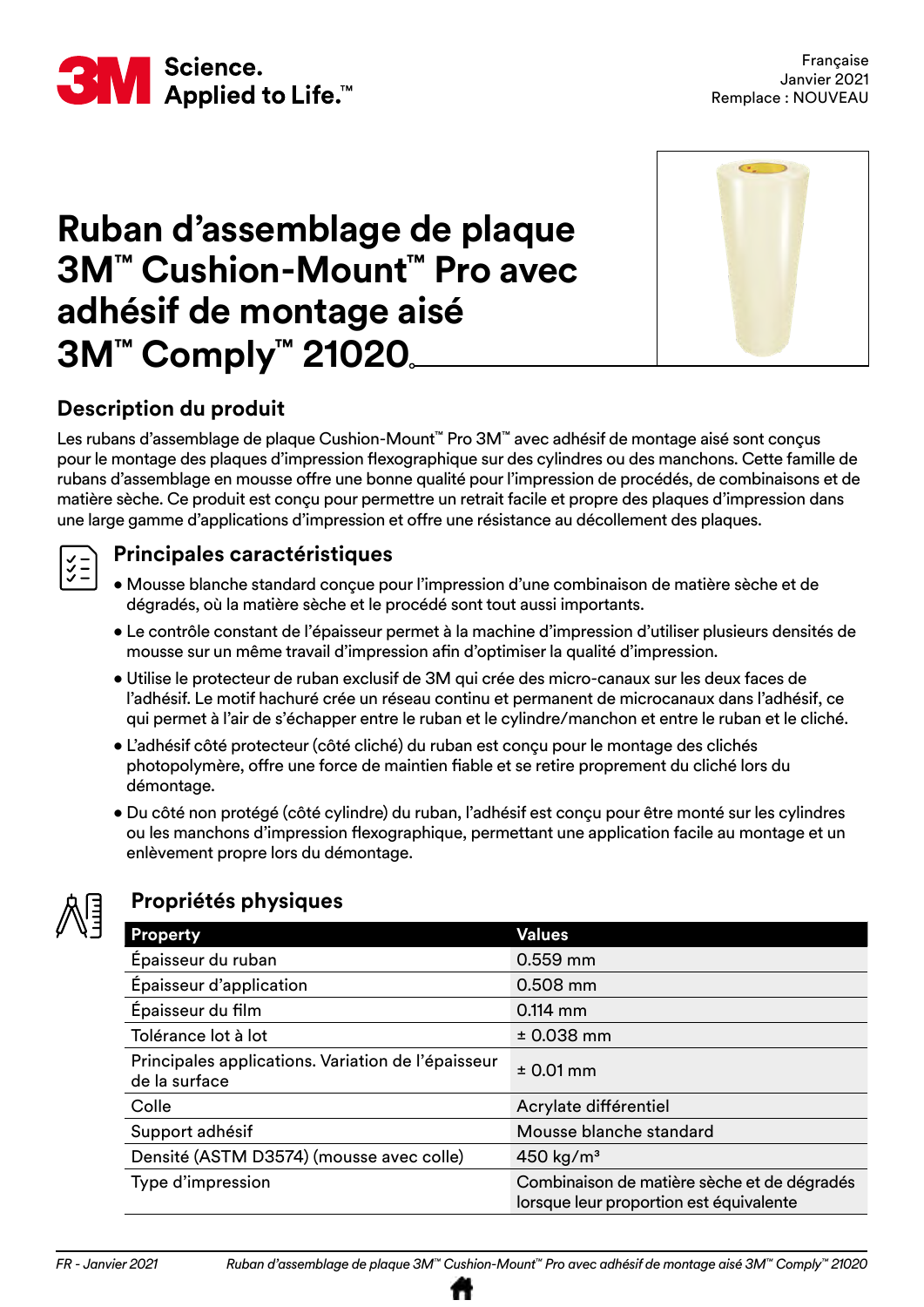

# **Caractéristiques de performance**

| <b>Property</b>                                                                                                             | Values      |
|-----------------------------------------------------------------------------------------------------------------------------|-------------|
| Résistance au pelage à 90° sur de l'acier inoxydable<br>(en conformité avec la norme ASTM D3330 modifiée ; sans protecteur) | $3.2$ N/cm  |
| Résistance au pelage à 90° sur manchon composite<br>(en conformité avec la norme ASTM D3330 modifiée ; sans protecteur)     | 6 N/cm      |
| Résistance au pelage à 90 ° sur de l'uréthane - A<br>(en conformité avec la norme ASTM D3330 modifiée ; sans protecteur)    | $2.75$ N/cm |
| Résistance au pelage à 90 ° sur de l'uréthane - B<br>(en conformité avec la norme ASTM D3330 modifiée ; sans protecteur)    | $3.2$ N/cm  |
| Résistance au pelage à 90° sur les photo polymères<br>(en conformité avec la norme ASTM D3330 modifiée ; avec protecteur)   | $1.6$ N/cm  |



# **Stockage et conservation**

Stocker à **16 °C - 27 °C** et **40-60 %** d'humidité relative dans l'emballage d'origine. Le produit peut être stocké pendant 24 mois après sa fabrication.

### **For additional information**

Pour demander des informations supplémentaires sur les produits ou pour obtenir un support commercial, veuillez scanner ou cliquer sur l'ode QR ci-dessous.

#### **Avertissement important**

Toutes les déclarations, informations techniques et recommandations contenues dans ce document sont basées sur des tests ou sur des essais que 3M considère comme fiables. Cependant, de nombreux facteurs indépendants de la volonté de 3M peuvent affecter l'utilisation et les performances d'un produit 3M pour une application particulière, notamment les conditions dans lesquelles le produit est utilisé, ainsi que les conditions de temps et d'environnement dans lesquelles il est mis en œuvre. Dans la mesure où ces facteurs relèvent uniquement de la connaissance et du contrôle de l'utilisateur, il est essentiel que celui-ci évalue le produit 3M afin de déterminer s'il est adapté à un usage particulier et adapté à la méthode ou application de l'utilisateur. Toutes les questions de responsabilité relatives à ce produit sont régies par les conditions de vente, sous réserve, le cas échéant, de la loi en vigueur.

Les valeurs présentées ont été déterminées par des méthodes d'essai standard et sont des valeurs moyennes à ne pas utiliser à des fins de spécification. Nos recommandations sur l'utilisation de nos produits sont basées sur des tests jugés fiables, mais nous vous demandons de procéder à vos propres tests afin de s'assurer qu'ils conviennent à vos applications. En effet, 3M n'assume aucune responsabilité directe ou indirecte pour les pertes ou dommages causés à la suite de nos recommandations.



Scannez le code QR pour obtenir des informations supplémentaires et des coordonnées pour nous contacter.

© 3M 2021. Tous droits réservés

3M, Comply et Cushion-Mount sont des marques commerciales de 3M.

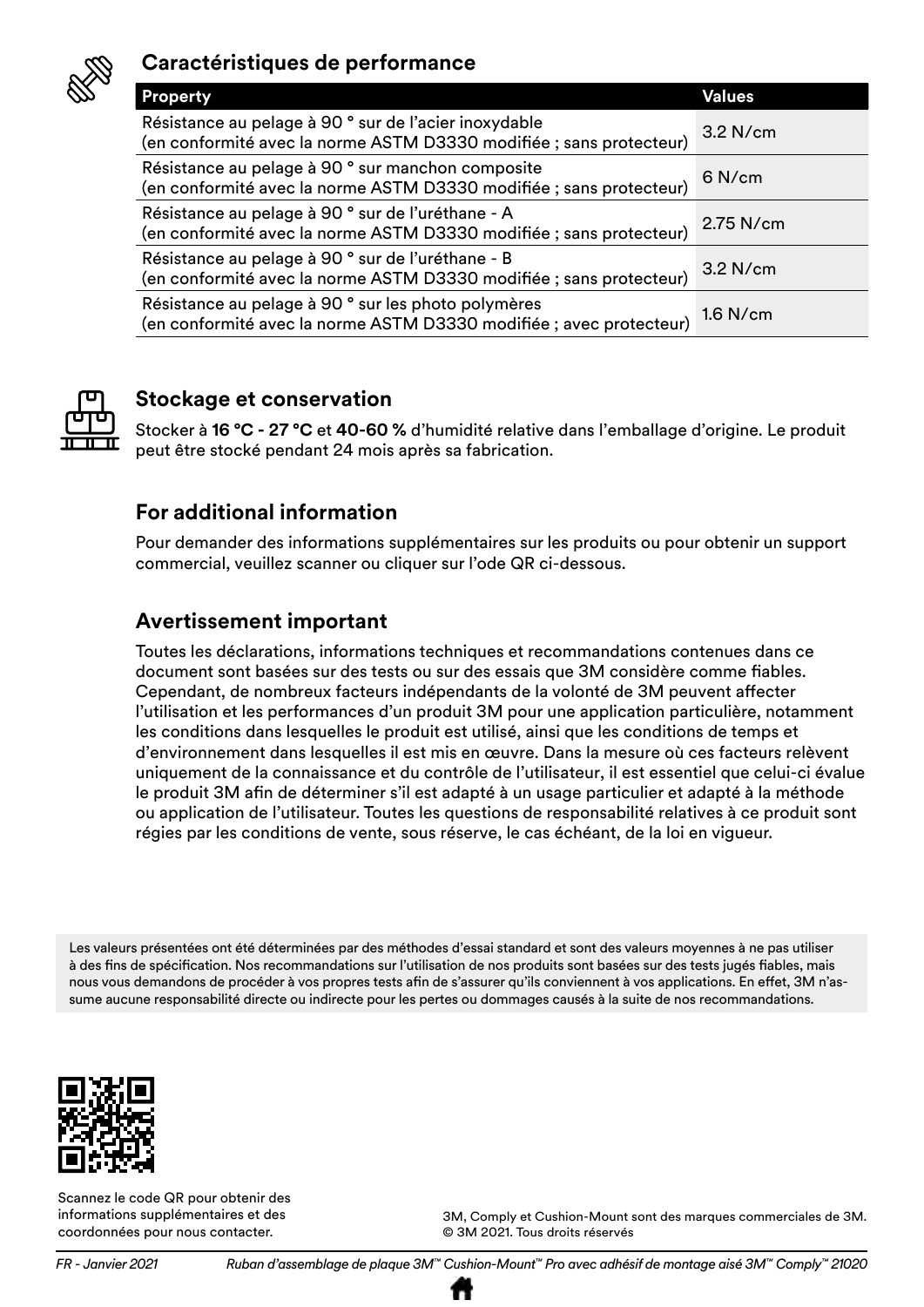

# **Nastri per montaggio cliché 3M™ Cushion-Mount™ Pro dotati di adesivo per un facile montaggio 3M™ Comply™ 21020**



# **Descrizione del prodotto**

I nastri per montaggio cliché 3M™ Cushion-Mount™ Pro dotati di adesivo per un facile montaggio sono stati progettati per il montaggio di cliché su cilindri o manicotti per la stampa flessografica. Questa linea di nastri per montaggio in schiuma offre una buona qualità per la stampa in quadricromia, combinata e di tinte piatte. Questo prodotto è progettato per offrire una rimozione facile e pulita dei cliché in un'ampia gamma di applicazioni di stampa insieme alla resistenza al sollevamento dei cliché.

# **Caratteristiche principali**

- Schiuma bianca standard ideata per la stampa di una combinazione di tinte piatte e la riproduzione di tonalità laddove le tinte piatte e la quadricromia sono ugualmente importanti.
- Il controllo del calibro uniforme consente alla stampante di utilizzare più densità della schiuma in relazione a un lavoro di stampa per ottimizzare la qualità della stampa.
- Utilizzo del liner proprietario per montaggio rapido 3M, che crea microcanali in entrambe le superfici adesive. Il motivo intrecciato crea una rete continua e permanente di microcanali nell'adesivo, consentendo così all'aria di fuoriuscire tra il nastro e il cilindro/manicotto e tra il nastro e il cliché.
- L'adesivo sul lato con liner (lato cliché) del nastro è ideato per il montaggio di cliché fotopolimerici, presenta un'affidabile tenuta sulla pressa e facilità di rimozione del cliché durante lo smontaggio.
- L'adesivo sul lato senza liner (lato cilindro) del nastro è ideato per il montaggio su cilindri o manicotti per la stampa flessografica, consentendo una facile applicazione o rimozione al momento del montaggio o dello smontaggio.



# **Proprietà fisiche**

| <b>Property</b>                                       | <b>Values</b>                                                                                                                      |
|-------------------------------------------------------|------------------------------------------------------------------------------------------------------------------------------------|
| Spessore del nastro                                   | 0.559 mm                                                                                                                           |
| Spessore di applicazione                              | $0.508$ mm                                                                                                                         |
| Spessore del film                                     | $0.114$ mm                                                                                                                         |
| Tolleranza da lotto a lotto                           | $± 0.038$ mm                                                                                                                       |
| Applicazione tipica. Variazione del calibro dell'area | $± 0.01$ mm                                                                                                                        |
| Adesivo                                               | Acrilato differenziale                                                                                                             |
| Supporto adesivo                                      | Schiuma bianca standard                                                                                                            |
| Densità (ASTM D3574) (Schiuma con adesivo)            | $450$ kg/m <sup>3</sup>                                                                                                            |
| Tipo di stampa                                        | Combinazione di tinte piatte e riproduzione<br>di tonalità laddove le tinte piatte e la<br>quadricromia sono ugualmente importanti |

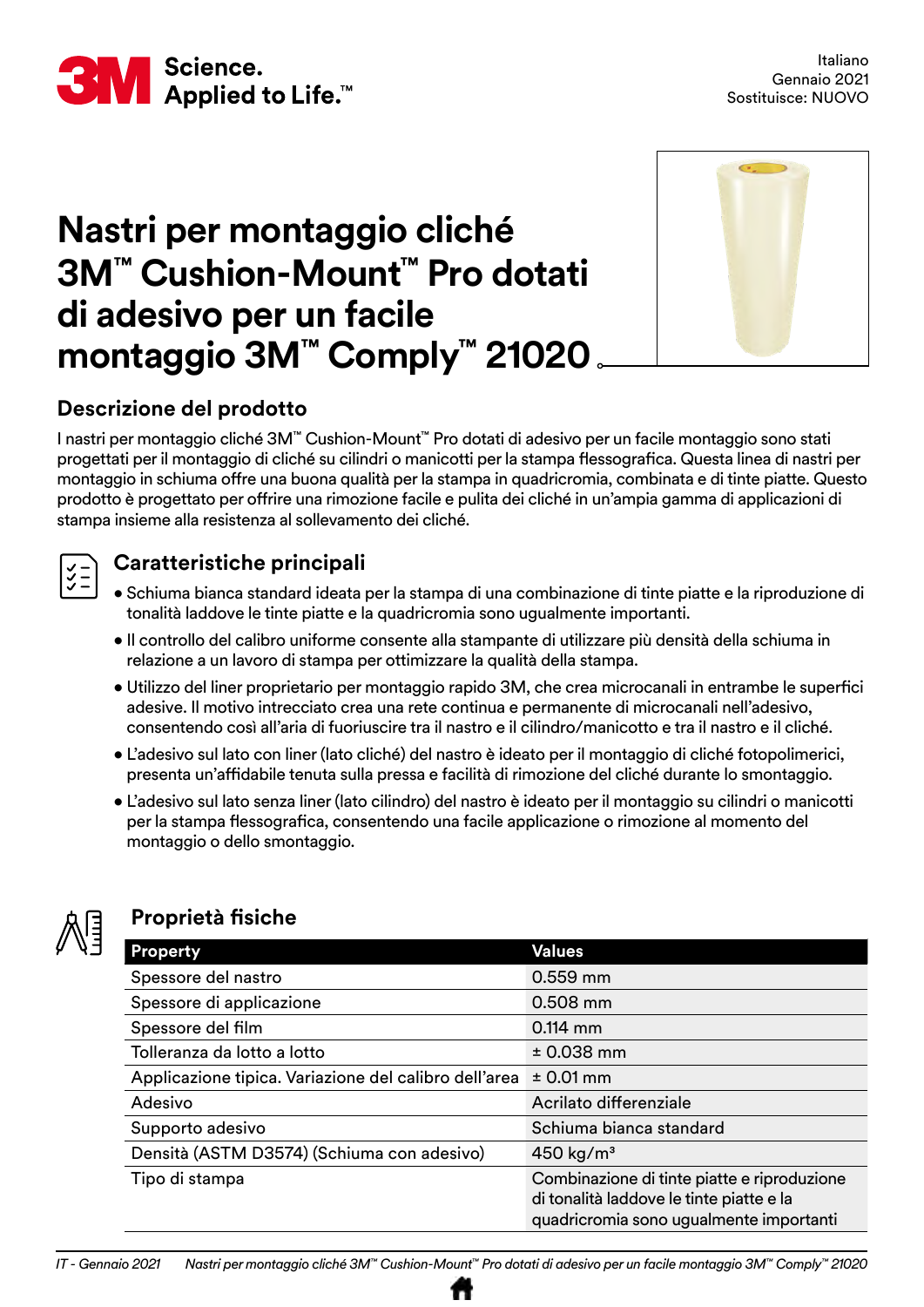

#### **Prestazioni**

| <b>Property</b>                                                                                        | Values     |
|--------------------------------------------------------------------------------------------------------|------------|
| Resistenza all'abrasione a 90° su acciaio inox<br>(modifica secondo ASTM D3330, senza liner)           | 3.2 N/cm   |
| Resistenza all'abrasione a 90° al manicotto di composito<br>(modifica secondo ASTM D3330, senza liner) | 6 N/cm     |
| Resistenza all'abrasione a 90° su uretano - A<br>(modifica secondo ASTM D3330, senza liner)            | 2.75 N/cm  |
| Resistenza all'abrasione a 90° su uretano - B<br>(modifica secondo ASTM D3330, senza liner)            | 3.2 N/cm   |
| Resistenza all'abrasione a 90° su fotopolimero<br>(modifica secondo ASTM D3330, con liner)             | $1.6$ N/cm |



# **Conservazione e durata**

Conservare a temperature comprese tra **16 °C e 27 °C** e con un'umidità relativa compresa tra il **40% e 60%** nella sua confezione originale. Il prodotto può essere conservato fino a 24 mesi dopo la produzione.

#### **Per ulteriori informazioni**

Per richiedere maggiori informazioni sul prodotto o per organizzare l'assistenza alla vendita, scansiona o clicca il QR ode qui sotto.

#### **Avviso importante**

Tutte le affermazioni, le informazioni tecniche e le raccomandazioni contenute nel presente documento sono basate su test o esperienze che 3M ritiene affidabili. Tuttavia molti fattori, fuori dal controllo di 3M™, possono influenzare l'utilizzo e le prestazioni di un prodotto 3M in una particolare applicazione, tra cui le condizioni in cui viene utilizzato, il momento e le condizioni ambientali in cui è destinato a essere impiegato. Poiché questi fattori sono sotto il controllo esclusivo dell'utente, è essenziale che questi valuti il prodotto 3M per determinare se sia adatto a uno scopo particolare e idoneo per il metodo o l'applicazione in questione. Tutti gli aspetti di responsabilità correlati a questo prodotto sono regolati dalle condizioni di vendita, subordinate alla legge in vigore laddove applicabile.

I valori presentati sono stati determinati con metodi di prova standard e sono valori medi che non devono essere utilizzati ai fini delle specifiche. Le nostre raccomandazioni sull'utilizzo dei nostri prodotti sono basate su test ritenuti affidabili; suggeriamo, comunque, ai nostri clienti di eseguire i loro test per verificarne l'idoneità per le proprie applicazioni. Questo perché 3M non può accettare alcuna responsabilità diretta o consequenziale per perdite o danni causati a seguito delle nostre raccomandazioni.



Scansionare o cliccare il codice QR per avere maggiori informazioni e dettagli sui contatti.

3M, Comply e Cushion-Mount sono marchi di 3M Company. © 3M 2021. Tutti i diritti riservat

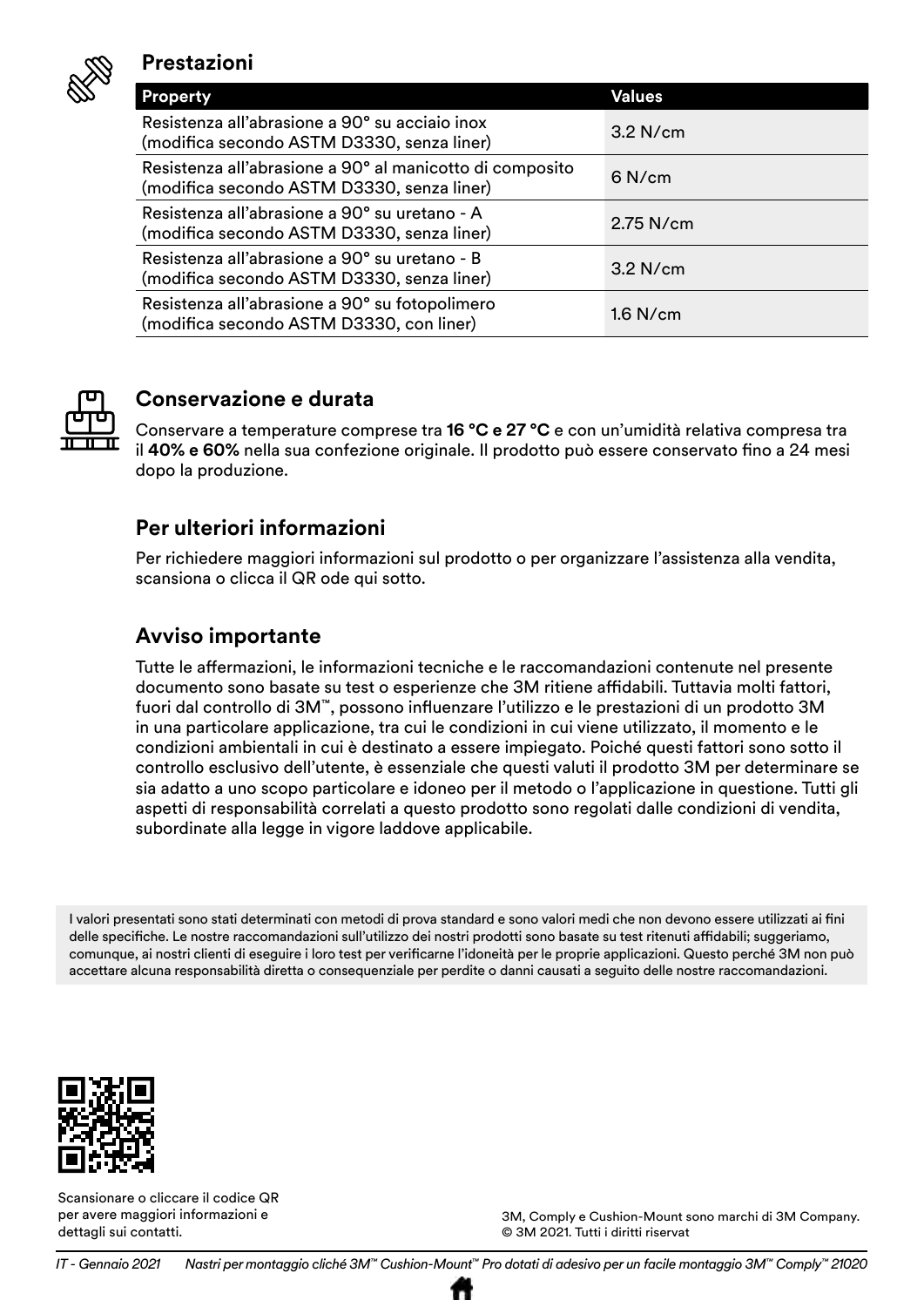

# **Cintas de flexografía 3M™ Cushion-Mount™ con 3M™ Comply™ con adhesivo de montaje fácil 21020**



# **Descripción del producto**

Las cintas de flexografía 3M™ Cushion-Mount™ Pro con adhesivo de montaje fácil se han diseñado para montar clichés de impresión flexográficos en cilindros o manguitos. Esta familia de cintas de montaje de espuma proporciona una buena calidad de impresión para procesos de impresión combinada, de fondos y cuatricromías. Este producto se ha diseñado para proporcionar una extracción fácil y limpia de los clichés de impresión en una amplia gama de aplicaciones de impresión en combinación con la resistencia al levantamiento de los clichés.

### **Características principales**

- Espuma blanca estándar diseñada para imprimir la reproducción combinada de fondos y tonos, en casos en los que los fondos y las cuatricromías son igualmente importantes.
- El control de calibre uniforme permite a la impresora usar diferentes densidades de espuma en un mismo trabajo de impresión para optimizar la calidad de los resultados.
- Uso del liner de montaje fácil patentado por 3M, que crea minicanales en ambas superficies adhesivas. La trama de retícula crea una red continua y permanente de minicanales en el adhesivo que permite que escape el aire entre la cinta y el cilindro o manguito y entre la cinta y el cliché.
- El adhesivo de la cara del liner (lado del cliché) de la cinta se ha diseñado para montar clichés fotopoliméricos, ofrece un poder de sujeción fiable bajo presión y se retira limpiamente del cliché al desmontar.
- El adhesivo de la cara sin liner (lado del cilindro) de la cinta se ha diseñado para el montaje en manguitos o cilindros de impresión flexográfica, se aplica fácilmente en montaje y se retira limpiamente al desmontar.



# **Propiedades físicas**

| <b>Property</b>                                    | <b>Values</b>                                                                                                        |
|----------------------------------------------------|----------------------------------------------------------------------------------------------------------------------|
| Espesor de la cinta                                | $0.559$ mm                                                                                                           |
| Espesor de aplicación                              | $0.508$ mm                                                                                                           |
| Espesor de la lámina                               | $0.114$ mm                                                                                                           |
| Tolerancia de lote a lote                          | $± 0.038$ mm                                                                                                         |
| Aplicación habitual Variación del calibre del área | $± 0.01$ mm                                                                                                          |
| Adhesivo                                           | Acrilato diferencial                                                                                                 |
| Soporte del adhesivo                               | Espuma blanca estándar                                                                                               |
| Densidad (ASTM D3574) (Espuma con adhesivo)        | 450 kg/m <sup>3</sup>                                                                                                |
| Tipo de impresión                                  | Combinación de reproducción de tramas y<br>fondos donde los fondos y las cuatricromías<br>son igualmente importantes |

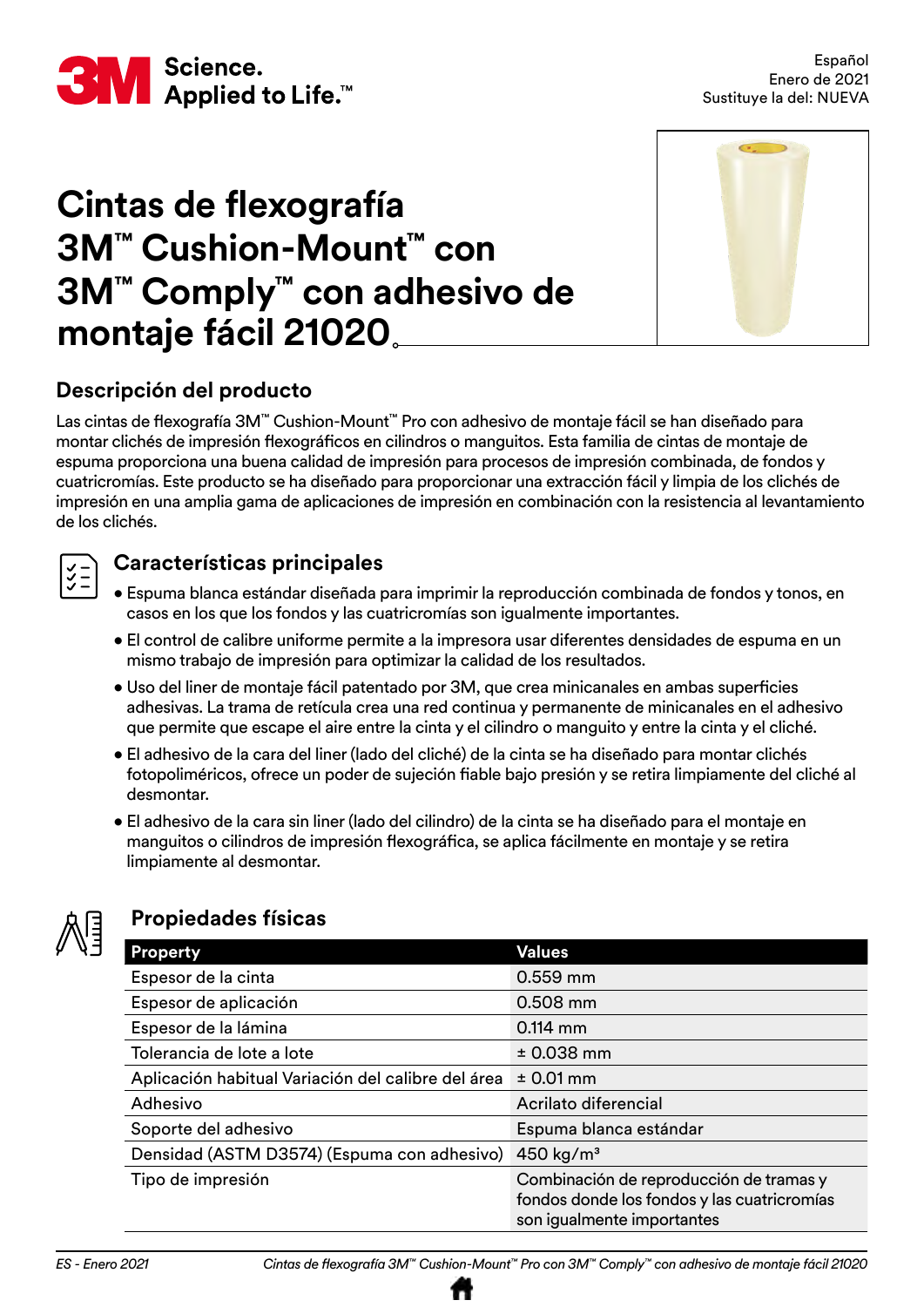

#### **Prestaciones**

| <b>Property</b>                                                                                       | Values     |
|-------------------------------------------------------------------------------------------------------|------------|
| Resistencia al pelado a 90° en acero inoxidable<br>(conforme a ASTM D3330 modificado; sin liner)      | 3.2 N/cm   |
| Resistencia al pelado a 90° en manguito de composite<br>(conforme a ASTM D3330 modificado; sin liner) | 6 N/cm     |
| Resistencia al pelado a 90° en Poliuretano - A<br>(conforme a ASTM D3330 modificado; sin liner)       | 2.75 N/cm  |
| Resistencia al pelado a 90° en Poliuretano - B<br>(conforme a ASTM D3330 modificado; sin liner)       | 3.2 N/cm   |
| Resistencia al pelado a 90° en fotopolímero<br>(conforme a ASTM D3330 modificado; con liner)          | $1.6$ N/cm |



# **Almacenamiento y vida de almacenamiento**

Almacenar en su caja original a **16-27 °C** y **40-60 %** de humedad relativa. El producto puede almacenarse hasta 24 meses después de la producción.

#### **Para más información**

Para solicitar información adicional sobre el producto o para concertar asistencia de ventas, escanee o haga clic en el código QR que aparece a continuación.

# **Aviso importante**

Todas las declaraciones, información técnica y recomendaciones contenidas en este documento se basan en pruebas o experiencias que 3M considera fiables. Sin embargo, son muchos los factores que escapan al control de 3M y que pueden afectar al uso y al rendimiento de un producto 3M en una aplicación concreta, incluidas las condiciones en las que se usa el producto y el tiempo y las condiciones ambientales en las que se espera que el producto rinda. Dado que estos factores están única y exclusivamente en conocimiento y bajo control del usuario, es esencial que este evalúe el producto 3M y determine si es adecuado para una finalidad en particular y apto para su método o aplicación. Todas las cuestiones de responsabilidad relativas a este producto las regulan los Términos de venta según la legislación vigente, cuando sea aplicable.

Los valores presentados se han determinado mediante métodos normalizados de ensayo y son valores promedio que no se deberán utilizar para fines de especificación. Nuestras recomendaciones sobre el uso de nuestros productos se basan en ensayos que se consideran fiables, pero le pedimos que realice sus propias pruebas para determinar su idoneidad para sus aplicaciones. Esto se debe a que 3M no puede aceptar ninguna responsabilidad directa o consecuente por pérdidas o daños derivados de nuestras recomendaciones.



Escanee o haga clic en el código QR para obtener información adicional y datos de contacto.

3M, Comply y Cushion-Mount son marcas registradas de 3M Company. © 3M 2021. Todos los derechos reservados.

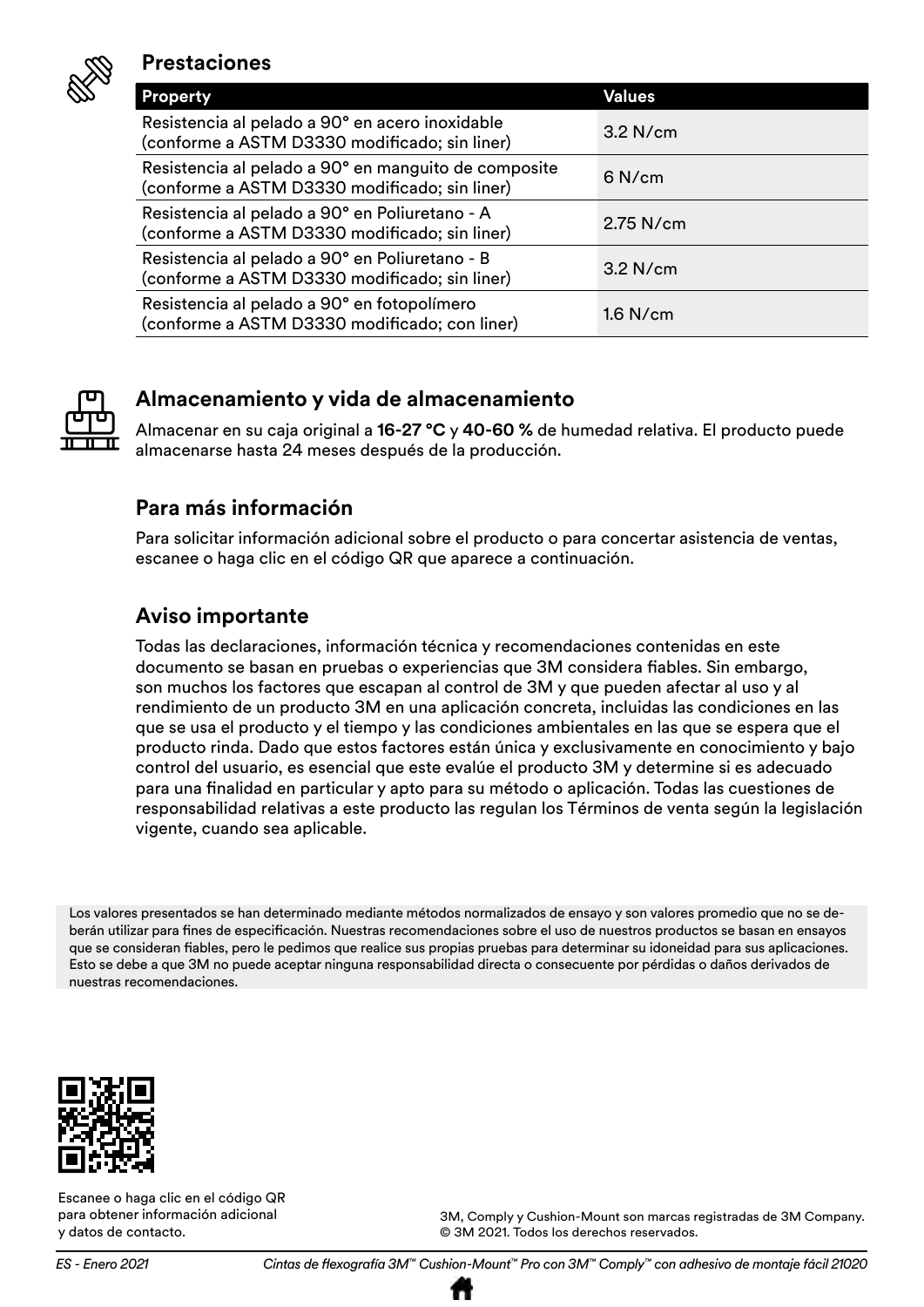

# **Лента для монтажа флексографских клише 3M™ Cushion-Mount™ Pro с клеевой системой 3M™ Comply™ для удобного нанесения 21020**



# **Описание продукта**

Ленты для монтажа флексографских клише 3M™ Cushion-Mount™ Pro с клеевой системой 3M™ Comply™ для удобного нанесения предназначены для крепления флексографских клише на цилиндры или гильзы. Это семейство монтажных лент на основе вспененного материала обеспечивает хорошее качество печати растра, плашек и комбинаций. Данный продукт обеспечивает легкое и чистое снятие флексографских клише в широком спектре печатных применений в сочетании с надежным удержанием стыков.

#### **Основные характеристики**

- Стандартная белая вспененная основа, предназначенная для печати сочетаний плашек и линий с растром, когда качество воспроизведения плашек и растра в равной степени важно.
- Тщательный контроль толщины ленты позволяет печатнику использовать ленты различной плотности при печати одного заказа для оптимизации качества печати.
- Использование фирменного защитного слоя 3M Easy Mount для формирования микроканалов на обеих клеевых поверхностях. Регулярная сетчатая структура стабильных микроканалов позволяет воздуху выходить из пространства между лентой и цилиндром/ гильзой, а также между лентой и печатной формой.
- Клей на стороне ленты с защитным слоем предназначен для крепления фотополимерных пластин, их надежного удержания в процессе печати и чистого снятия при демонтаже.
- Клей на стороне ленты без защитного слоя (сторона цилиндра) предназначен для крепления к цилиндрам или гильзам. Он обеспечивает легкое нанесение при монтаже и легкое удаление при демонтаже.



 $\frac{3}{2}$ 

#### **Физические свойства**

| Свойство                                                                          | Значения                               |
|-----------------------------------------------------------------------------------|----------------------------------------|
| Толщина ленты                                                                     | 0.559 мм                               |
| Толщина нанесения                                                                 | 0.508 мм                               |
| Толщина защитного слоя                                                            | $0.114$ MM                             |
| Предельно допустимая вариации толщины<br>между партиями                           | $\pm$ 0.038 мм                         |
| Типичное значение вариации толщины в<br>пределах стандартного монтажного элемента | $\pm 0.01$ MM                          |
| Клей                                                                              | Дифференциальный акрилат               |
| Основа                                                                            | Стандартный белый вспененный материал  |
| Плотность (ASTM D3574) (пена с клеем)                                             | 450 кг/м <sup>3</sup>                  |
| Тип печати                                                                        | Сочетание плашек и линий с             |
|                                                                                   | воспроизведением тонов, когда плашки и |
|                                                                                   | растр одинаково важны                  |